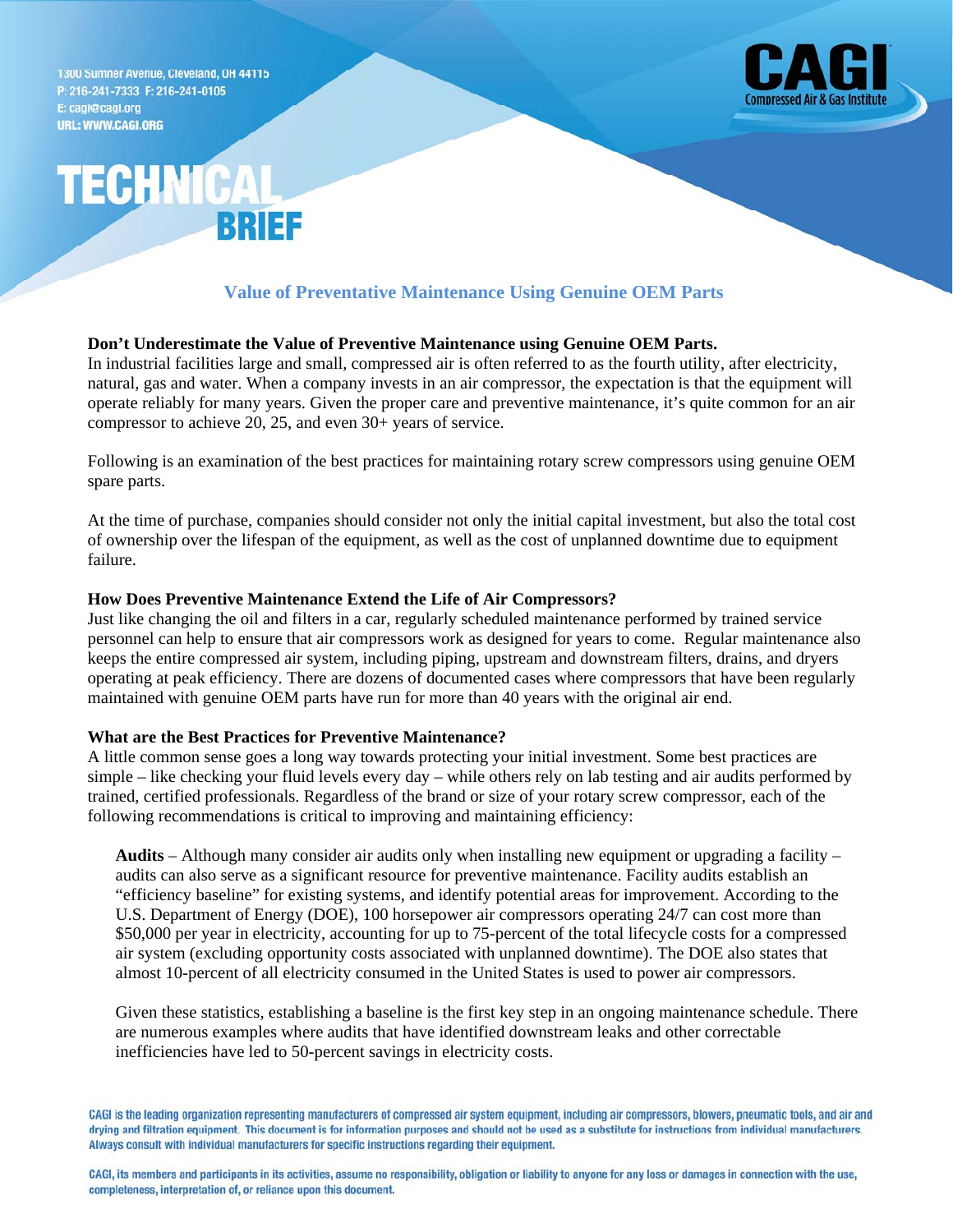



**Schedule** – Virtually all resources for compressed air maintenance begin with wording similar to the following: "All equipment in the compressed air system should be maintained in accordance with manufacturer's specifications." (Source: Improving Compressed Air System Performance, US DOE, 2003) In reality, the schedule should be a combination of elements: the manufacturer's recommended schedule combined with the knowledge of your local service personnel, based upon your specific needs and situation. Just as a car driven in dusty, off-road locations requires more frequent oil and filter changes, compressors operating in harsh environments may need scheduled maintenance more frequently than compressors operating in clean, stable environments. The type of compressor will also dictate the schedule. Within all schedules there will be tasks to be performed daily (such as checking fluid levels and cleaning air intakes), monthly, semi-annually, and annually.

**Fluid Analysis –** Fluid analysis is a critical component of best practices. It is important to match the analysis to your compressor type. This starts by identifying whether the fluids are used to lubricate only the compressor cylinder, or the cylinder and the other operating components (such as the crankcase in a reciprocating compressor). Within a rotary screw air compressor, the key fluid analysis parameters will vary, based on the type of lubricant used – but tests designed to measure TAN (Total acid number), pH level, viscosity, additives, wear metals, contamination, and particle count should be part of any maintenance program. Understanding these measures will help service personnel identify the source of contamination and any remedies that may be needed. This fluid analysis will also help your service personnel identify if you are using the right type of lubricant in your compressor.

**Monitoring –** Monitoring equipment provides real-time alerts that enable technicians to respond immediately in the event of performance issues. This technology also facilitates monthly reports that identify energy and fuel consumption trends. Many companies use these reports for internal billings – charging their own departments based on consumption, just like any other utility. Monitoring capabilities offer reassurance that's invaluable.

**Working with a Trusted Partner** – Just as a race crew knows their race car, or a doctor knows a patient, identifying the right service partner is critical. Given that a single hour of unplanned downtime can cost more than a full year's maintenance contract, it makes sense to establish a local relationship with a partner who meets your specific needs. Considerations for selecting a partner include the number of service technicians available; timeliness for emergency service, inventory selection, and experience.

## **Why OEM?**

If given a choice between OEM parts and "will-fit" aftermarket parts why choose OEM? The answer is multifaceted.

Most air compressor manufacturers' extended warranties are voided when components other than OEM specific parts are used. Why risk shortening the length of warranty protection?

Page 2 of 3